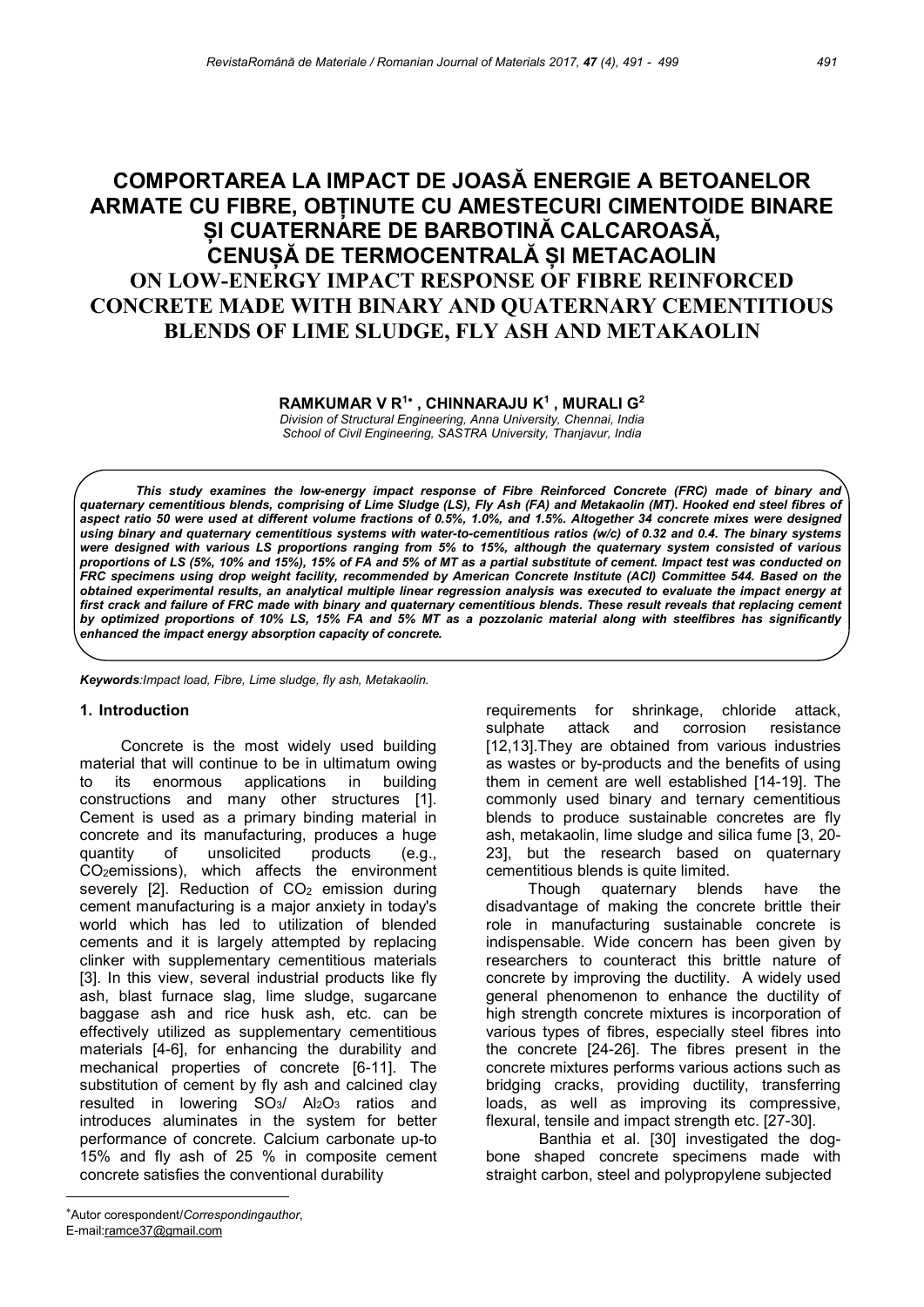to direct tensile impact. The FRC specimens containing higher fibre volume fractions were strong and tough under impact, enhancing the tensile strength and fracture energy. Nili and Afroughsabet[31] studied the impact resistance of concrete made with the combined effect of 8% silica fume as a cement substitution and polypropylene fibre with two different water binder ratios of 0.36 and 0.46. The 0.46 water cement ratio specimens incorporating 0.2%, 0.3% and 0.5% of polypropylene fibre along with silica fume in concrete exhibited an upsurge in impact strength at first crack by 31%, 100% and 360% and failure by 42%, 107% and 376% respectively when compared to non-fibrous concrete. Hao et al. (2016) [32] examined the impact strength of hooked end and spiral shaped steel FRC subjected to drop weight impact test from two different drop heights, viz. 0.5 and 1.0 m. Impact test was conducted on 350 x 100 x 100 mm specimens incorporating fibres at dosages of 0.5% and 1.0 %. Results suggested that, for a specific fibre volume fraction the dissipation of impact energy is more significant in spiral steel fibres compared to hooked-end steel fibres, irrespective of the drop height. Ong et al. [33] presented that concrete containing polyolefin reinforcement had the smallest amount of energy absorption when compared to steel and VPA fibre reinforced concrete by carrying out an experimental study with polyolefin, steel and VPA fibre reinforced concrete. Badr et al. [34] examined the impact resistance of polypropylene fibre reinforced concrete by conducting a statistical analysis and the ACI recommended repeated drop weight impact testing method and concluded that at least 40 specimens would be necessary for achieving reliable statistical analysis results. In order to assess the impact behaviour of concrete structures few researchers have used the analytical and numerical methods. For instance, Habel and Gauvreau [35] carried out an experimental investigation on ultra-high performance FRC, also executed the nonlinear mass-spring models to analyse its impact performance. The experimental results and the values arrived using the theoretical model were found to be in good agreement.

Although the recent studies engrossed either on impact response or high-velocity impact response of FRC specimens [36-41], the lowenergy impact performance of FRC made with binary and quaternary cementitious blends has not yet been examined. Low-energy impact is quite common in everyday life that includes accidental tool drop, impact of debris during a storm or a lowvelocity impact collision against concrete structures, etc. Assessing the performance of FRC under low-energy impact applications and developing analytical models which can predict the performance accurately has become substantial in recent years. In this regard, the present study

focuses on the low-energy impact performance of FRC made with binary and quaternary cementitious blends including the use of lime sludge, fly ash and metakaolin which was not yet explored by the any of the earlier researcher.

# 2. Experimental campaign 2.1 Materials and Mixing Procedure

The materials used in the preparation of specimens are as follows; ordinary Portland cement 53 grade was used as the clinker and gypsum (<3.5%) was added along with it to control its setting time. For preparing binary and quaternary binders, the portland cement (clinker) was partially replaced with lime sludge (LS), fly ash-F (FA) conforming to IS: 3812-2003 [42] and metakaolin. The chemical and physical properties of these supplementary cementitious materials (LS, FA, and MT) used in this study are listed in Table 1. The fine aggregate used was zone II natural river sand conforming to IS: 383-2016 [43] with a specific gravity of 2.67, a bulk density of 1811 kg/m<sup>3</sup> , fineness modulus of 2.90 and water absorption 0.6. Crushed granite gravel of sizes 20 mm and 12.5 mm in the ratio of 60:40 respectively were used as the coarse aggregates. Crushed granite gravel is a natural coarse aggregate material that is comprised of solid granite that has been harvested, crushed and screened down to a specific particle size for use in concrete production. Granite has long been renowned for its natural, simplistic, subtle elegance and is easily available in India with low cost.The fineness modulus, specific gravity and water absorption of coarse aggregate used was 6.66, 2.73 and 0.3 respectively. In order to attain a nominal target slump value of 75 ± 10 mm, Sulphonated Naphthalene Polymer based superplasticizer (SP) Conplast 430 conforming to IS: 9103-1999 [44] with a specific gravity of 1.20 was used. Hooked end steel fibres used in this study had 50 mm length, 1.0 mm diameter, 1050 MPa tensile strength and an aspect ratio of 50. The fibre volume (FV) used were 0.5%, 1.0% and 1.5% and the mix proportions of each specimens are tabulated in Table 2. A laboratory concrete mixture machine was used for concrete production. The procedure adopted for preparing the mixtures was as follows; Initially, the cement and fine agaregates were mixed for 4 minutes after which the coarse aggregate was added and mixed for about 4 minutes. Following this, the water and SP was added and the mixing process was continued for another 4 minutes until a nearly homogeneous mixture was attained. Finally, the steel fibres were added and mixed for another 3 minutes.

# 2.2 Test procedure

As per IS: 516-1979, the compressive strength test was performed after 28 days on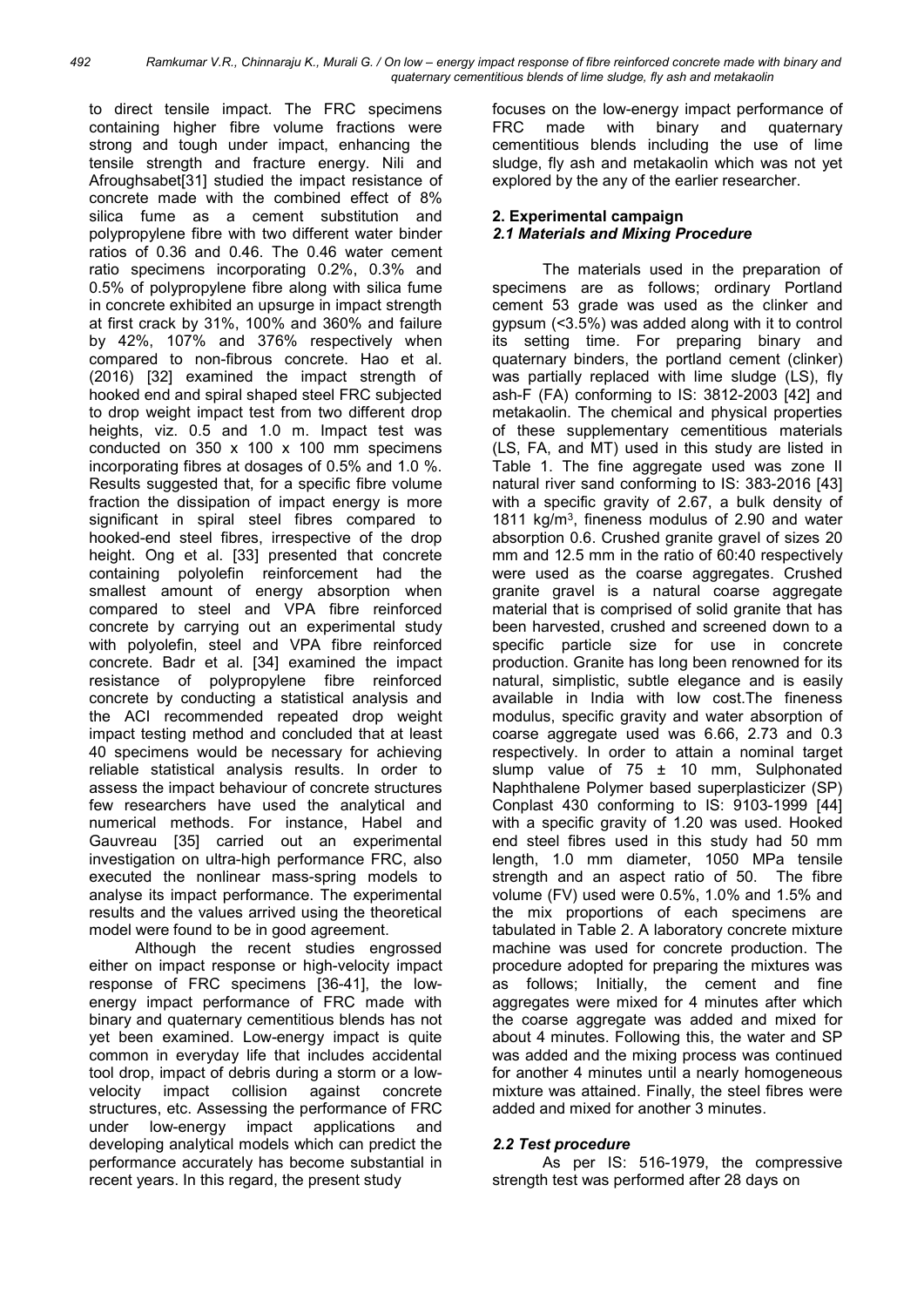Ramkumar V.R., Chinnaraju K., Murali G. / Comportarea la impact de joasă energie a betoanelor armate cu fibre, obținute cu amestecuri 493 cimentoide binare și cuaternare de barbotină calcaroasă, cenușă de termocentrală și metakaolin

| ۰.<br>×<br>٠<br>. .<br>۰. |
|---------------------------|
|---------------------------|

| . .<br>Chemical and physical characteristics |            |                         |                                       |                                                 |            |                          |            |                        |                     |                                         |
|----------------------------------------------|------------|-------------------------|---------------------------------------|-------------------------------------------------|------------|--------------------------|------------|------------------------|---------------------|-----------------------------------------|
| Constituent<br>s                             | CaO<br>(%) | SiO <sub>2</sub><br>(%) | Al <sub>2</sub> O <sub>3</sub><br>(%) | Fe <sub>2</sub> O <sub>3</sub><br>$\frac{1}{2}$ | MgO<br>(%) | Na <sub>2</sub> O<br>(%) | LOI<br>(%) | SO <sub>3</sub><br>(%) | Specific<br>gravity | Blaine's<br><b>Fineness</b><br>$m^2/kq$ |
| Clinker                                      | 63.85      | 21.53                   | 5.39                                  | 4.24                                            | 1.01       | 0.11                     | 0.68       | 1.02                   | ٠                   |                                         |
| <b>FA</b>                                    | 1.46       | 64.01                   | 23.40                                 | 6.63                                            | 1.4        |                          | 0.48       | 0.55                   | 2.5                 | 324                                     |
| LS                                           | 51.53      | 0.43                    |                                       | ٠                                               | 3.64       |                          | 42.46      | 0.25                   | 2.4                 | 550                                     |
| MT                                           | 1.20       | 52.10                   | 43.10                                 | 1.01                                            | 0.10       | 0.05                     | 0.40       | 0.21                   | 2.5                 | 15200                                   |
| GYP                                          | 32.12      | .06                     | 0.08                                  | 0.20                                            | 0.60       | 0.01                     | 20.15      | 45.62                  | 2.3                 | $\overline{\phantom{a}}$                |

Table 2

| Mix proportions of compositions. |      |                                 |                                                                               |    |                              |                                |                   |                  |     |     |
|----------------------------------|------|---------------------------------|-------------------------------------------------------------------------------|----|------------------------------|--------------------------------|-------------------|------------------|-----|-----|
|                                  | W/C  | Cement                          | Clinker<br>LS<br><b>FA</b><br>МT<br>+<br>Gypsum<br>(% )<br>$(\%)$<br>(%)<br>% |    |                              |                                | Aggregate         |                  |     |     |
| Mix ID                           |      | content<br>(kq/m <sup>3</sup> ) |                                                                               |    | Fine<br>(kg/m <sup>3</sup> ) | Coarse<br>(kg/m <sup>3</sup> ) | <b>FV</b><br>(% ) | <b>SP</b><br>(%) |     |     |
| PC                               |      | 410                             | 100                                                                           | 0  | Ĭ.                           | $\overline{a}$                 | 801               | 1113             |     | 0.6 |
| B <sub>5</sub>                   |      | 389.5                           | 95                                                                            | 5  |                              | L,                             | 801               | 1113             |     | 0.6 |
| <b>B10</b>                       |      | 369                             | 90                                                                            | 10 | $\overline{a}$               |                                | 801               | 1113             |     | 0.6 |
| <b>B15</b>                       |      | 348.5                           | 85                                                                            | 15 | Ĭ.                           |                                | 801               | 1113             |     | 0.7 |
| QL <sub>0</sub>                  |      | 328                             | 80                                                                            | 0  | 15                           | 5                              | 801               | 1113             |     | 0.8 |
| QL5                              |      | 307.5                           | 75                                                                            | 5  | 15                           | 5                              | 801               | 1113             |     | 0.8 |
| QL <sub>10</sub>                 |      | 287                             | 70                                                                            | 10 | 15                           | 5                              | 801               | 1113             |     | 0.8 |
| QL <sub>15</sub>                 |      | 266.5                           | 65                                                                            | 15 | 15                           | 5                              | 801               | 1113             |     | 0.9 |
| QL5-F 0.5                        | 0.4  | 307.5                           | 75                                                                            | 5  | 15                           | 5                              | 801               | 1113             | 0.5 | 1.1 |
| QL5-F 1.0                        |      | 307.5                           | 75                                                                            | 5  | 15                           | 5                              | 801               | 1113             | 1   | 1.3 |
| QL5-F 1.5                        |      | 307.5                           | 75                                                                            | 5  | 15                           | 5                              | 801               | 1113             | 1.5 | 1.5 |
| QL10-F 0.5                       |      | 287                             | 70                                                                            | 10 | 15                           | 5                              | 801               | 1113             | 0.5 | 1.1 |
| QL10-F 1.0                       |      | 287                             | 70                                                                            | 10 | 15                           | 5                              | 801               | 1113             | 1   | 1.3 |
| QL10-F 1.5                       |      | 287                             | 70                                                                            | 10 | 15                           | 5                              | 801               | 1113             | 1.5 | 1.5 |
| QL15-F 0.5                       |      | 266.5                           | 65                                                                            | 15 | 15                           | 5                              | 801               | 1113             | 0.5 | 1.2 |
| QL15-F 1.0                       |      | 266.5                           | 65                                                                            | 15 | 15                           | 5                              | 801               | 1113             | 1   | 1.4 |
| QL15-F 1.5                       |      | 266.5                           | 65                                                                            | 15 | 15                           | 5                              | 801               | 1113             | 1.5 | 1.6 |
| PC                               |      | 530                             | 100                                                                           | 0  |                              |                                | 801               | 1113             |     | 0.8 |
| B <sub>5</sub>                   |      | 503.5                           | 95                                                                            | 5  |                              |                                | 801               | 1113             |     | 0.8 |
| <b>B10</b>                       |      | 477                             | 90                                                                            | 10 | Ĭ.                           | L,                             | 801               | 1113             |     | 0.8 |
| <b>B15</b>                       |      | 450.5                           | 85                                                                            | 15 | Ĭ.                           |                                | 801               | 1113             |     | 0.9 |
| QL0                              |      | 424                             | 80                                                                            | 0  | 15                           | 5                              | 801               | 1113             |     | 0.9 |
| QL5                              |      | 397.5                           | 75                                                                            | 5  | 15                           | 5                              | 801               | 1113             |     | 0.9 |
| QL <sub>10</sub>                 |      | 371                             | 70                                                                            | 10 | 15                           | 5                              | 801               | 1113             |     | 0.9 |
| QL <sub>15</sub>                 |      | 344.5                           | 65                                                                            | 15 | 15                           | 5                              | 801               | 1113             |     | 1   |
| QL5-F 0.5                        | 0.32 | 397.5                           | 75                                                                            | 5  | 15                           | 5                              | 801               | 1113             | 0.5 | 1.2 |
| QL5-F 1.0                        |      | 397.5                           | 75                                                                            | 5  | 15                           | 5                              | 801               | 1113             | 1   | 1.4 |
| QL5-F 1.5                        |      | 397.5                           | 75                                                                            | 5  | 15                           | 5                              | 801               | 1113             | 1.5 | 1.6 |
| QL10-F 0.5                       |      | 371                             | 70                                                                            | 10 | 15                           | 5                              | 801               | 1113             | 0.5 | 1.2 |
| QL10-F 1.0                       |      | 371                             | 70                                                                            | 10 | 15                           | 5                              | 801               | 1113             | 1   | 1.4 |
| QL10-F 1.5                       |      | 371                             | 70                                                                            | 10 | 15                           | 5                              | 801               | 1113             | 1.5 | 1.6 |
| QL15-F 0.5                       |      | 344.5                           | 65                                                                            | 15 | 15                           | 5                              | 801               | 1113             | 0.5 | 1.3 |
| QL15-F 1.0                       |      | 344.5                           | 65                                                                            | 15 | 15                           | 5                              | 801               | 1113             | 1   | 1.5 |
| QL15-F 1.5                       |      | 344.5                           | 65                                                                            | 15 | 15                           | 5                              | 801               | 1113             | 1.5 | 1.7 |

150 x 150 x 150 mm cubic specimens [45]. Simulating the dynamic loading is quite challenging till today which makes it difficult to define a standardized test setup. In the report published by the ACI committee 544 [46], a device works according to the principle of steel hammer that

repeatedly blows onto the cylindrical specimens in order to produce certain amount of energy. A blow was introduced through 4.45 kg compaction steel hammer that repeatedly drops from a height of 457 mm on 64 mm steel ball that was located at the centre of the top surface of the cylindrical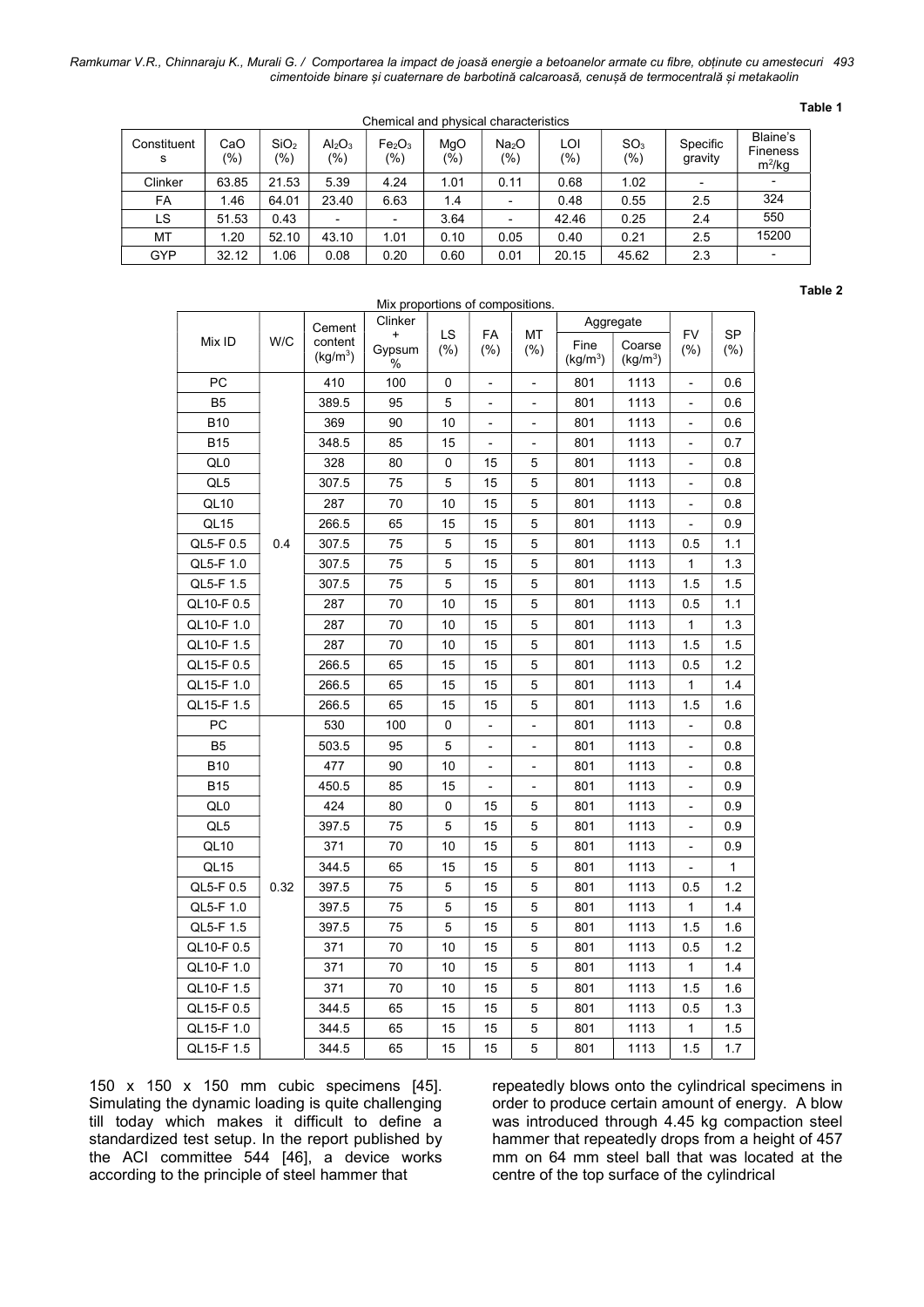494 Ramkumar V.R., Chinnaraju K., Murali G. / On low – energy impact response of fibre reinforced concrete made with binary and quaternary cementitious blends of lime sludge, fly ash and metakaolin

specimen. The cylindrical specimens of size 150 mm diameter and 64 mm height was placed on a base plate with four positioning lugs, and the test was executed based on ACI Committee 544 and the test setup as shown in Figure 1[47]. For each specimen, the number of blows required to produce the first visible crack (N1) and failure (N2) were noted. Totally 102 cylindrical specimens were prepared and tested under the impact load.



Fig.1- Experimental Setup for the Impact test.

#### 3. Results and discussion

#### 3.1. Compression strength

Table 3 displays the average compressive strength values of various combination of binary and quaternary composites incorporated with steel fibres which are grouped based on W/B ratio (0.4 and 0.32). For both the control and blended cement FRC, decreasing the W/B ratio significantly increased its compressive strength.For the W/B ratio 0.4, the compressive strength increased by 1% for both 5% and 10% LS replacement in binaryblendedcementitious system (B5 and B10) as compared to plain concrete (PC) [48-51]. On the other hand, the compressive strength decreased by 3% while replacing with 15% LS in binary blended cementitious system (B15). In the case of 0%, 5%, 10%, 15% LS and 15% FA and 5% MT replacement of cement in quaternary blended cementitious system (QL0, QL5, QL10 and QL15) the compressive strength increased by 11%, 12%, 13%, 9% respectively when compared to PC. The increase in compressive strength was comparatively reduced in 15% LS and 15% FA and 5% MT replacement specimens (QL15) and it was lesser than 0%, 5%, 10% LS and 15% FA and 5 % MT replacement specimens (QL0, QL5 and QL10) by 20%, 28% and 33% respectively.

As shown in Table 3, with reference to PC, the compressive strengths of 5% LS, 15% FA and 5% MT quaternary cementitious blended FRC specimens with fibre dosage of 0.5%, 1.0% and 1.5% (QL5-F 0.5, QL5-F 1.0 and QL5-F 1.5) increased by 20%, 25% and 31% respectively. For 10% LS, 15% FA and 5% MT quaternary cementitious blended FRC specimens with fibre

| Mix ID           | Compressiv<br>e Strength |     | Number of<br><b>Blows</b> | Impact Energy |      |  |
|------------------|--------------------------|-----|---------------------------|---------------|------|--|
|                  | 28 Days                  | N1  | N2                        | N1            | Ν2   |  |
| PC               | 48.72                    | 34  | 42                        | 692           | 854  |  |
| B <sub>5</sub>   | 49.31                    | 37  | 44                        | 753           | 895  |  |
| <b>B10</b>       | 49.2                     | 36  | 43                        | 732           | 875  |  |
| <b>B15</b>       | 47.1                     | 33  | 40                        | 671           | 814  |  |
| QL0              | 55.32                    | 72  | 108                       | 1465          | 2197 |  |
| QL5              | 55.94                    | 75  | 118                       | 1526          | 2401 |  |
| QL <sub>10</sub> | 56.45                    | 78  | 121                       | 1587          | 2462 |  |
| QL15             | 53.4                     | 66  | 105                       | 1343          | 2136 |  |
| QL5-F 0.5        | 57.21                    | 95  | 164                       | 1933          | 3337 |  |
| QL5-F 1.0        | 59.65                    | 112 | 204                       | 2279          | 4150 |  |
| QL5-F 1.5        | 61.03                    | 121 | 222                       | 2462          | 4517 |  |
| QL10-F 0.5       | 58.68                    | 101 | 170                       | 2055          | 3459 |  |
| QL10-F 1.0       | 60.23                    | 122 | 209                       | 2482          | 4252 |  |
| QL10-F 1.5       | 61.62                    | 130 | 229                       | 2645          | 4659 |  |
| QL15-F0.5        | 56.42                    | 94  | 158                       | 1912          | 3215 |  |
| QL15-F 1.0       | 57.12                    | 99  | 179                       | 2014          | 3642 |  |
| QL15-F 1.5       | 57.09                    | 101 | 188                       | 2055          | 3825 |  |
| PC               | 69.2                     | 74  | 98                        | 1506          | 1994 |  |
| B <sub>5</sub>   | 70.5                     | 79  | 103                       | 1607          | 2096 |  |
| <b>B10</b>       | 70.68                    | 78  | 104                       | 1587          | 2116 |  |
| <b>B15</b>       | 67.1                     | 71  | 91                        | 1444          | 1851 |  |
| QL0              | 75.29                    | 99  | 150                       | 2014          | 3052 |  |
| QL5              | 75.8                     | 99  | 159                       | 2014          | 3235 |  |
| QL <sub>10</sub> | 76.12                    | 105 | 162                       | 2136          | 3296 |  |
| QL <sub>15</sub> | 74.62                    | 81  | 130                       | 1648          | 2645 |  |
| QL5-F 0.5        | 78.61                    | 149 | 221                       | 3031          | 4496 |  |
| QL5-F 1.0        | 80.58                    | 168 | 254                       | 3418          | 5168 |  |
| QL5-F 1.5        | 81.92                    | 173 | 265                       | 3520          | 5391 |  |
| QL10-F0.5        | 79.16                    | 151 | 223                       | 3072          | 4537 |  |
| QL10-F 1.0       | 81.28                    | 174 | 260                       | 3540          | 5290 |  |
| QL10-F 1.5       | 82.51                    | 177 | 268                       | 3601          | 5452 |  |
| QL15-F0.5        | 75.13                    | 121 | 171                       | 2462          | 3479 |  |
| QL15-F 1.0       | 76.45                    | 137 | 195                       | 2787          | 3967 |  |
| QL15-F 1.5       | 76.87                    | 161 | 235                       | 3276          | 4781 |  |

Comparison of Strength, Number of blows and Impact energy

Table 3

dosage of 0.5%, 1.0% and 1.5% (QL10-F 0.5, QL10-F 1.0 and QL10-F 1.5) the compressive strength increased by 22%, 27% and 34% respectively as compared with PC. Also, the 15% LS, 15% FA and 5% MT quaternary cementitious blended FRC specimens with fibre dosage of 0.5%, 1.0% and 1.5% (QL15-F 0.5, QL15-F 1.0 and QL15-F 1.5) showed an increase in compressive strength by 19%, 22% and 30% respectively when compared to PC. For the w/b ratio 0.32, a similar trend in the results was observed and is shown in Table 3. The result shows that higher the fibre dosage in the quaternary cement concrete mixtures, the higher is its compressive strength [51].

The replacement of cement by LS which has a higher surface area significantly enhances the compressive strength and other mechanical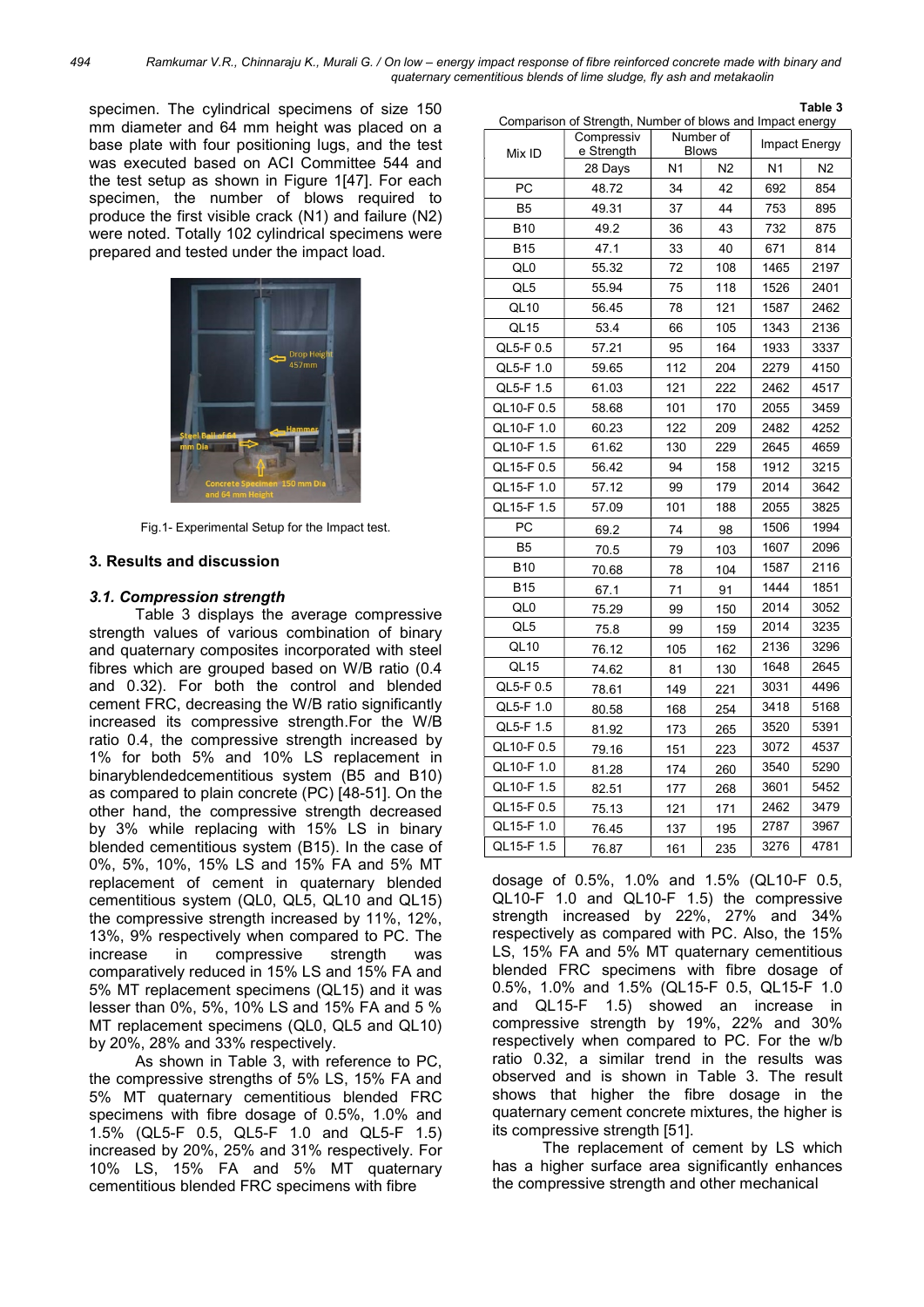Ramkumar V.R., Chinnaraju K., Murali G. / Comportarea la impact de joasă energie a betoanelor armate cu fibre, obținute cu amestecuri 495 cimentoide binare și cuaternare de barbotină calcaroasă, cenușă de termocentrală și metakaolin

properties [52]. The replacement effect of LS did not contribute to the pozzolanic reaction [53-54] but seemed to act as additional nucleation sites for cement hydration, filler effect or shearing conditions and in addition these contributes little to the strength development [52,55-62]. Thus, LS was not efficient in binary blends due to lack of aluminates in the cementitious system and was likely to be more appropriate in a quaternary cementitious system along with FA and MT [58- 59,63-64]. Quaternary blends demonstrated the synergic effect of LS, FA and MT. This is attributed to (i) carbo aluminate hydrates formation & stabilization of ettringite in the system [63] (ii) Increase in volume of hydrates and decrease in porosity in system [58-62,64] and (iii) Increased packing density and shearing conditions or effect [62].

# 3.2. Impact resistance under drop weight test

The impact resistance performance of FRC made with binary and quaternary cementitious blends for two different w/b ratios (0.32 and 0.4) was noted in terms of numbers of blows at first visible crack (N1) and failure (N2) and it is shown in Table 3. The first crack was noted based on visual observation while the failure was noted by crack opening that leads to failure of the specimen.

The impact energy delivered by the compaction hammer per blow is determined by the following equation:

| Impact energy $U = \left(\frac{n m V^2}{r}\right)^2$ | (1) |
|------------------------------------------------------|-----|
| $H = \left(\frac{p_T}{p_T}\right)$                   | (2) |
| $V = g t$                                            | (3) |
| $m = W/g$                                            | (4) |

where, N; Number of blows, V; Hammer velocity at impact,  $g$ ; Acceleration due to gravity,  $t$ ; time required for the hammer to free fall from a 457-mm height.  $H$ ; Drop height of hammer,  $m$ ; Drop hammer mass (4.45 kg) and W; Drop hammer weight. Substituting the appropriate values in Eq. (1) yields:

 $9810<sup>2</sup>$  $457 =$ 

 $t = 0.3052$  s and  $V = 9810 \times 0.3052 = 2994.01$  mm/: The impact energy delivered by the hammer per blow (U) can be obtained by substituting the

values in Eq. (1) 44.5x2994.01<sup>2</sup>

 $U =$  $= 20.345$  kN mm 2x9810

Table 3 displays that impact energy at first crack and failure was higher in both binary and quaternary cementitious concrete when compared to plain concrete (PC) excluding the 15% LS substitution of cement in binary cementitious concrete specimens (B15) and 15% LS, 15% FA and 5% MT substitution of cement in quaternary cementitious concrete specimens (QL15). With reference to PC, the impact energy at first crack

and failure for B5 concrete specimens were increased by 9% and 5% respectively; for B10 concrete specimens it was increased by 6% and 2 % respectively; while the B15 concrete specimens exhibited a 3% and 7.7% reduction in impact energy at first crack and failure respectively. Therefore, the impact energy at first crack and failure for B15 concrete specimens were insignificant.

On the other hand, the increase in impact strength at first crack for 0%, 5%, 10%, 15% LS and 15% FA and 5% MT substitution of cement in quaternary cementitious concrete (QL0, QL5, QL10, QL15) were 112%, 121%, 129%, 94% respectively. Similarly, the increase in impact energy at failure for QL0, QL5, QL10, QL15 concrete specimens were 157%, 181%, 188%, 150% respectively. It is inferred that the impact energy of QL15 samples reduced considerably. Though impact energy at the first crack and failure was higher than PC, the specimens exhibited a negative effect compared to QL10. The positive effect in quaternary cementitious concrete was based on the properties of FA and MT, and its proportions. As the results suggest, replacement of cement by 15% LS in binary cementitious concrete (B15) and 15% LS, 15% FA, 5% MT in quaternary cementitious concrete (QL15) lead to negative effect in impact energy and a similar trend was observed in w/b ratio of 0.32 which is illustrated in Table 3.

It can also be noted from Table 3 that, when compared with PC, there is an increase in number of blows at first crack and failure in FRC specimens made with binary and quaternary cementitious blends for both w/b ratio 0.40 and 0.32. When compared to PC, the impact energy at first crack for 5% LS, 15% FA and 5% MT quaternary cementitious blended FRC specimens with fibre dosage of 0.5%, 1.0% and 1.5% (QL5-F 0.5, QL5-F 1.0 and QL5-F 1.5) increased by 179%, 229% and 256% respectively. Correspondingly, the impact energy at failure increased by 290%, 386%, and 429% respectively. In the same way, the impact energy at first crack for 10% LS, 15% FA and 5% MT quaternary cementitious blended FRC specimens with fibre dosage of 0.5%, 1.0% and 1.5% (QL10-F 0.5, QL10-F 1.0 and QL10-F 1.5) increased by 218%, 306% and 347% respectively when compared to PC; Also, the increase in impact energy at failure was 305%, 398% and 445% respectively. For the 15% LS, 15% FA and 5% MT quaternary cementitious blended FRC specimens with fibre dosage of 0.5%, 1.0% and 1.5% (QL15-F 0.5, QL15-F 1.0 and QL15-F 1.5) the increase in impact energy at first crack and failure were 197%, 259%, 282% and 290%, 360%, 426% respectively. As the w/b ratio was decreased from 0.4 to 0.32, increased impact strength and lower ductility of non-fibrous concrete specimens were observed. The impact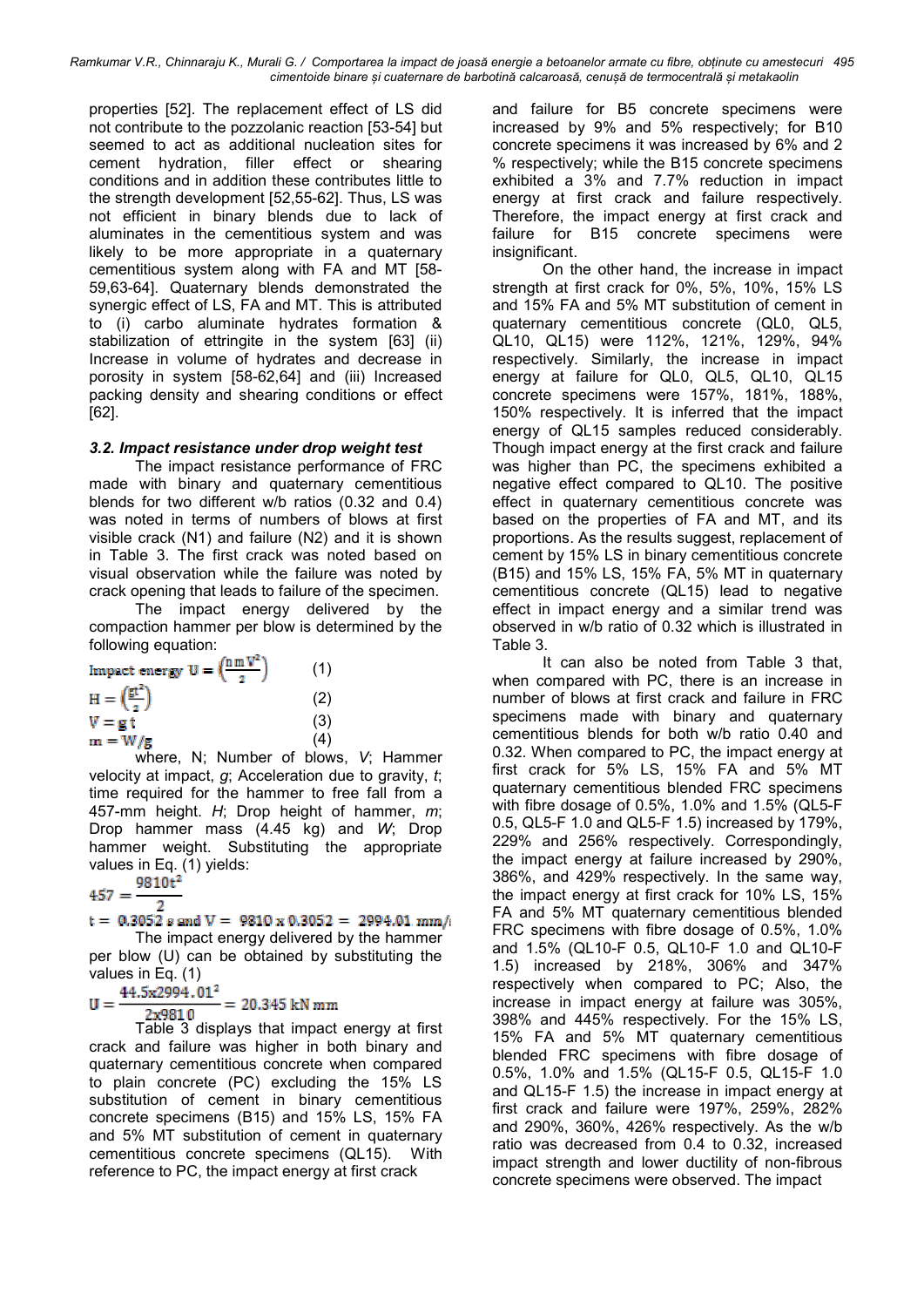

Fig. 2 - Failure Pattern of Concrete specimens (a) QL0non-fibrous concrete specimen (b) QL10-F 0.5 (c) QL10-F 1.0 and (d) QL10-F 1.5.

strength results of specimens with w/b ratio of 0.32 are shown in Table 3 and the similar trend was observed as that of 0.40 w/b ratio. These results reveal that simultaneous use of LS, FA, MT along with steel fibres can greatly increase the impact energy and reduce the brittleness of concrete with an increased fibre dosage.

#### 3.3. Failure Patterns

The failure patternsof quaternary cementitious blended non-fibrous and fibrous concrete specimens under impact loading are shown in the Figure 2 (a)-(d). Brittle mode of failure was observed in both binary and quaternary cementitious blended non-fibrous concrete specimens, which was broken into two halves as shown in Figure 2 (a). From the Figure 2 (b)- (d),addition of steel fibres to concrete at a dosage of 0.5% to 1.5% resulted in an increasing a group of narrow cracks, which changed the failure pattern from brittle to ductile [65-66]. This displays the positive effect of quaternary cementitious blended FRC subjected to impact load.

#### 3.4. Multiple Linear Regression

The impact energy at first crack and failure of specimens were considered as dependent variables and was calculated based on function of four input independent variables as follows.

- i. Compressive strength of concrete  $(x_1)$
- ii. Water binder ratio w/b  $(x_2)$
- iii. Fibre dosage  $(\%)$   $(x_3)$  and
- iv. Lime sludge content  $(\%)$   $(x_4)$  and

The impact energy at first visible crack and failure of specimens are largely reliant upon the four variables  $(x_1$  to  $x_4$ ) and hence these variables were used to form the multiple linear regression equation as given below:

$$
y = a_0 + \sum a_i x_i \qquad \qquad (5)
$$

The mathematical model for predicting the impact energy at first crack and failure is expressed by a linear equation (6) and by redrafting the equation (5) in the expanded form as,

$$
U = a_0 + a_1 x_1 + a_2 x_2 + a_3 x_3 + a_4 x_4 \tag{6}
$$

Where U is the estimated impact energy at

first crack and failure,  $a_0$  to  $a_4$  are the regression coefficients, and  $x_1$ ,  $x_2$ ...... $x_4$  are the independent variables. The statistical model was developed using SPSS software package as given in equation 7 and 8 and the correlation coefficients for U (N1) and U (N2)were found to be 0.963 and 0.982 respectively.

$$
U (N1) = -11817.8 + (110.128 * x1) ++ (17789.56 * x2) ++ (441.474 * x3) + (3679 * x4)(7)
$$

 $U(N2) = -25890.7 + (207.296 * x_1) +$  $+(41797.22 * x_2) +$ <br>+(731.105 \*  $x_3$ ) + (8.276 \*  $x_4$ )(8)

The impact energy at first crack and failure were calculated using the multiple linear regression equations 7 and 8 respectively. The predicted values were in good agreement with the experimental values. Also, the difference between experimental and predicted value was less than 15% and hence a higher accuracy has been achieved as shown in Figure 3. Since the proposed multiple linear equations possessed the determination coefficient  $(R^2)$  values higher than 0.7, it was considered as equitable as suggested by most statisticians [67]. Nevertheless, the validity of appropriate equations was also based on the determination coefficient  $(R^2)$  values [68], the  $R^2$ value alone would not be adequate to validate the developed equations [68] and these results should be combined with numerous reliable statistical indicators to assess the accuracy of the proposed equations.

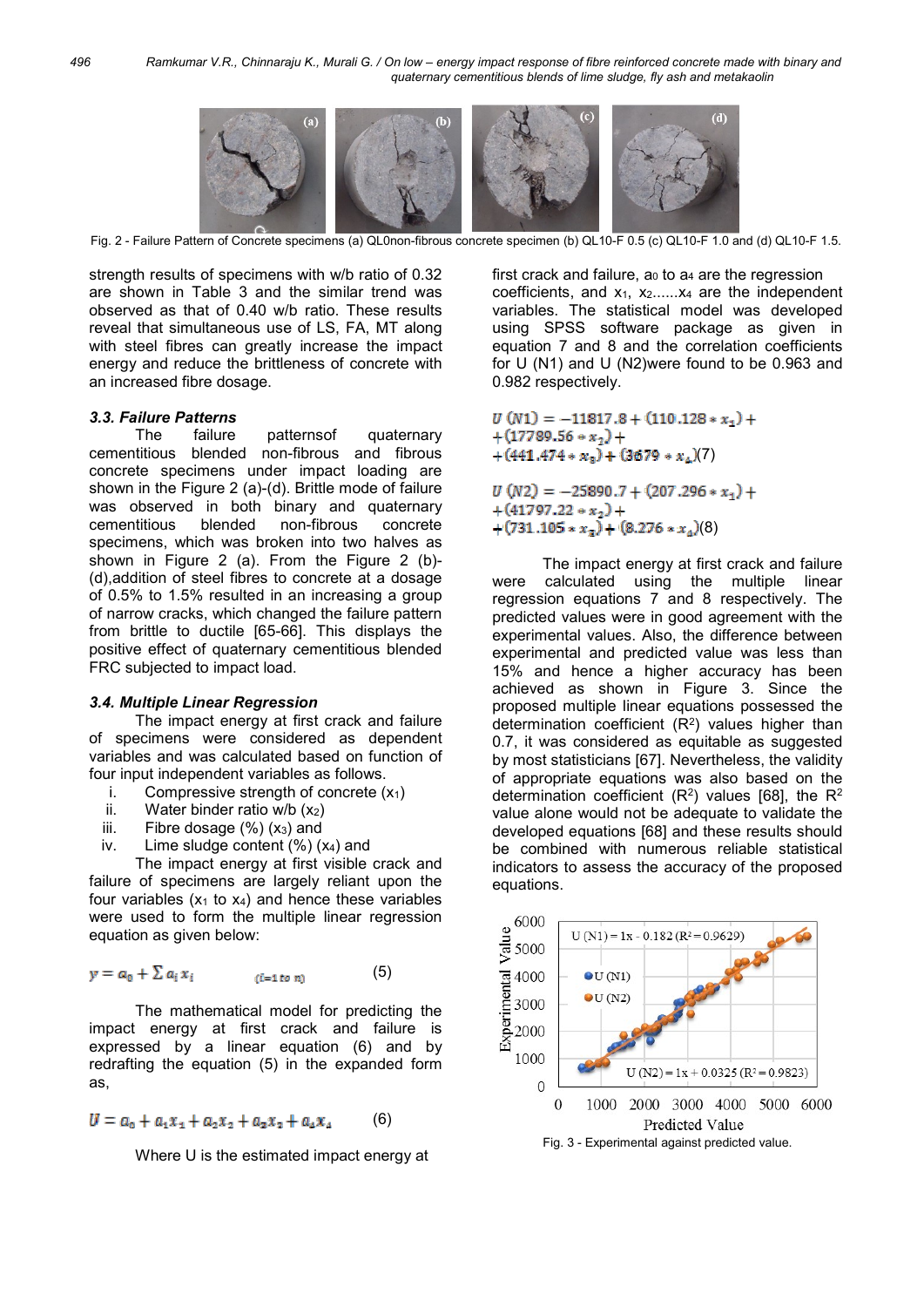Ramkumar V.R., Chinnaraju K., Murali G. / Comportarea la impact de joasă energie a betoanelor armate cu fibre, obținute cu amestecuri 497 cimentoide binare și cuaternare de barbotină calcaroasă, cenușă de termocentrală și metakaolin

#### 3.5. Statistical Indicators used for Performance Evaluation

To assess the performance of proposed multiple linear regression equations for estimation of impact energy at first crack and failure, different statistical approaches including five reliable statistical indicators have been used. Five statistical parameters consisting root mean squared error, mean absolute percentage error, mean absolute deviation, integral absolute error and relative root mean square error have been employed to offer an appropriate comparative assessment. A brief description of the considered statistical indicators is offered below.

# 3.5.1. Root Mean Squared Error (RMSE)

RMSE identifies the model's accuracy by comparing the variation between experimental value (E<sub>V</sub>) and predicted values (P<sub>V</sub>) and it can be determined from Eq (9). If RMSE has positive value and it is closer to zero it indicates, a good fit [69].

$$
\text{RMSE} = \sqrt{\frac{1}{n} \sum_{i=1}^{n} (E_V - P_V)^2}
$$
 (9)

#### 3.5.2. Mean absolute percentage error (MAPE)

The MAPE shows the mean absolute percentage difference between  $E_V$  and  $P_V$ . The MAPE is calculated as follows [70]:

$$
\text{MAPE} = \left(\frac{1}{n}\textstyle{\sum_{i=1}^{n}\left|\frac{\text{E}_{\text{w}}-\text{P}_{\text{v}}}{\text{E}_{\text{v}}}\right|}\right)\times 100\%\ (10)
$$

## 3.5.3. Mean Absolute Deviation (MAD)

MAD denotes the average quantity of errors between the  $Ev$  and  $P_v$ . The MAD is calculated as follows  $[71]$ .

$$
MAD = \frac{2\sqrt{np} - p_{V1}}{n} \tag{11}
$$

## 3.5.4. Integral Absolute Error (IAE)

IAE is employed to evaluate the deviation between the  $E_V$  and  $P_V$  curves. This is written as [72].

$$
IAE = \sum \frac{[(\bar{c}_V - \bar{r}_V)^2]^{1/2}}{\bar{c}_V} \times 100 \tag{12}
$$

## 3.5.5. Relative Root Mean Square Error (RRMSE)

The RRMSE is obtained by dividing the RMSE to the average of impact energy obtained experimentally as follows:

$$
RRMSE = \frac{\sqrt{\frac{2}{n}\sum_{i=1}^{n}(E_V - P_V)}}{\frac{2}{n}\sum_{i=1}^{n}E_V}
$$
(13)

The model's precision can be signified with help of RRMSE ranges. The model's different ranges of RRMSE can be well-defined to signify the models' precision as: Excellent when RRMSE < 10%; Good when 10% < RRMSE < 20%; Fair for 20% < RRMSE < 30%; Poor for RRMSE > 30%.

Based on the statistical analysis the proposed equations have the highest  $\mathsf{R}^2$  and the

lowest values for RMSE, MAD, MAPE, IAE, RRMSE and RPE for both U (N1) and U (N2) is shown in Table 4, which ensures that it is the most accurate validation for the developed equations to predict the impact energy at first crack and failure.

Table 4

| Comparison of results obtained from five statistical indicators. |             |            |       |       |              |       |  |  |  |
|------------------------------------------------------------------|-------------|------------|-------|-------|--------------|-------|--|--|--|
| Impact<br>Energy                                                 | <b>RMSE</b> | <b>MAD</b> | MAPE  | IAF   | <b>RRMSE</b> | $R^2$ |  |  |  |
| U(N1)                                                            | 1.158       | $-0.199$   | 0.000 | 0.000 | 0.055        | 0.963 |  |  |  |
| U(N2)                                                            | 0.217       | 0.037      | 0.000 | 0.000 | 0.007        | 0.982 |  |  |  |

## 4. Typical applications of FRC

Fiber reinforced concrete is recommended in all types of concretes which demonstrate a need for enhanced resistance to intrinsic cracking, toughness characteristics and improved water tightness such as:-industrial floorings, canal linings, bridge decks, pavements, precast structures, tilt-up panels, reinforced cement concrete elements, walls and thin sections.

## 5. Conclusions

From the results presented in this investigation on impact response of FRC made with binary and quaternary cementitious blends. including the use of LS, FA and MT, the following conclusions are derived:

 The substitution of 5% and 10% LS in binary cementitious blended concrete (B5 and B10), led to slight increase in compressive strength by 1% respectively with reference to PC for the w/b ratio of 0.40, while the 15% substitution (B15) led to reduction in compressive strength by 3%. Beyond 10% LS replacement in binary cementitious blended concrete, the reduction in compressive strength was larger and hence 10% LS replacement (B10) was optimum for binary cementitious blended concrete.

• In quaternary cementitious blended concrete mixtures, the cement replaced with 5%, 10% and 15% of LS along with 15% FA, 5% MT (QL5, QL10, QL15), conceded an increase in the compressive strength by 12%, 13% and 9% respectively with reference to PC for w/b ratio of 0.40. It is ideal to replace 10% LS along with 15% FA and 5% MT in quaternary blends as it increases the compressive strength to a greater extent for both the w/b ratios. When the fibre dosage was increased in the quaternary cementitious blended concrete mixtures, higher compressive strength was achieved.

• The result reveals that the maximum increase in impact energy at first crack and failure for both the w/b ratio was observed for 10% LS in quaternary cementitious blended FRC specimens (QL10-F 0.5, QL10-F 1.0, QL10-F 1.5). For w/b ratio 0.4, the increase in impact energy at first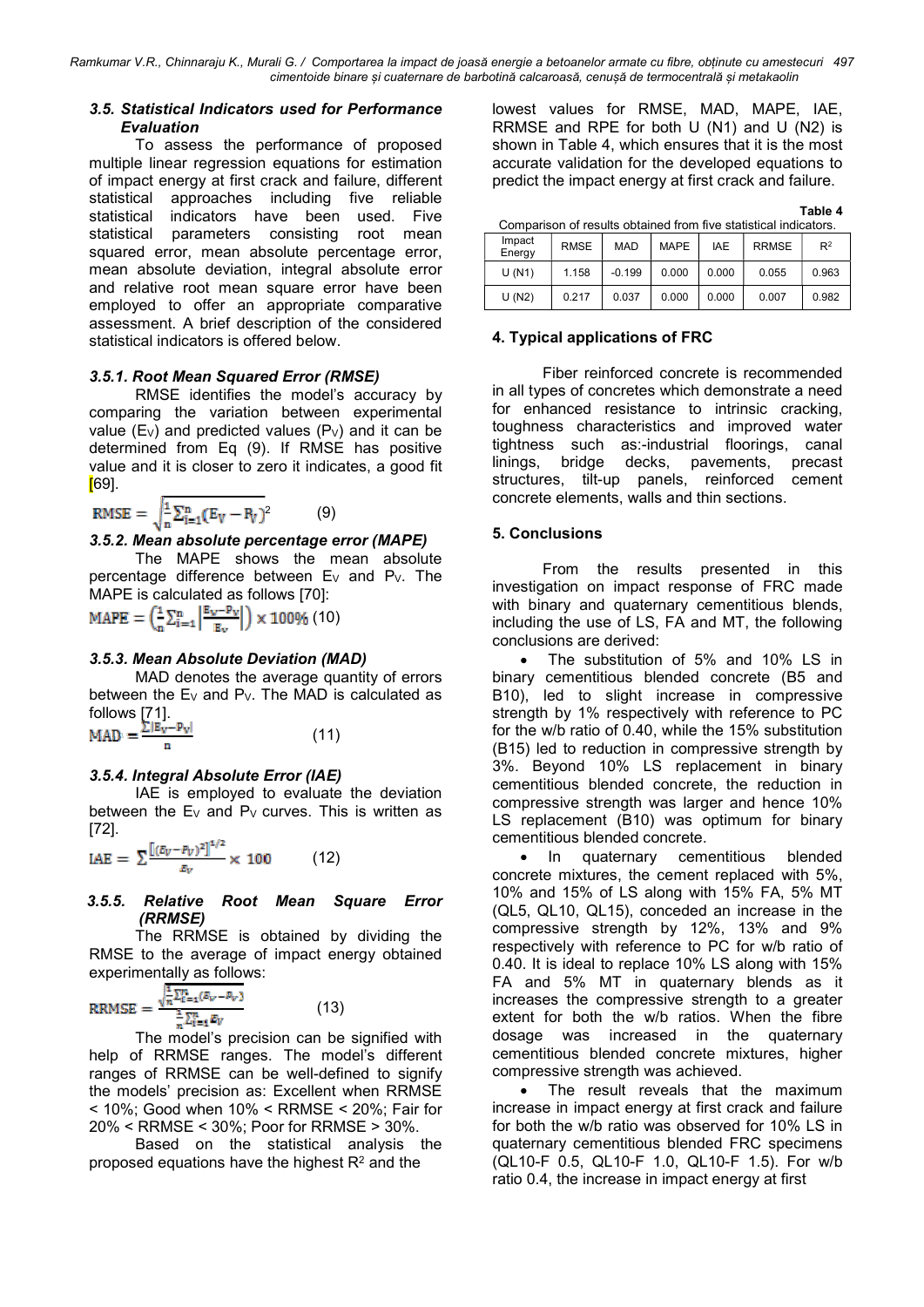crack for QL10-F 0.5, QL10-F 1.0, QL10-F 1.5 were 218%, 306% and 347% respectively and the corresponding increase in impact energy at failure were 305%, 398% and 445% respectively with reference to PC.

 Brittle failure was observed in non-fibrous binary and quaternary cementitious concrete specimens while it was exhibited to ductile failure in case of FRC specimens. These results reveal that replacing cement by optimized proportions of LS, FA and MT as a pozzolanic material along with steel fibres has significantly enhanced the impact energy absorption capacity of concrete.

 The proposed multiple linear equations were precise to evaluate impact energy at first crack and failure and the coefficients of determination (R<sup>2</sup> ) values hitting 0.963 and 0.982 respectively. The validity of the proposed equations using RMSE, MAD, MAPE, IAE and RRMSE had the values closer to zero and highest values of  $R<sup>2</sup>$ nearer to 1 indicates a good fit and higher accuracy.

#### **REFERENCES**

- 1. S. Palm, T. Proske, M. Rezvani, S. Hainer, C. Müller and C. A. Graubner, Cements with a high limestone content – Mechanical properties, durability and ecological characteristics of the concrete, Construction and Building Materials, 2016, 119 , 308.
- 2. J. Ryou, S. Lee, D. Park, S. Kim and H. Jung, Durability of Cement Mortars Incorporating Limestone Filler Exposed to Sodium Sulfate Solution, KSCE Journal of Civil Engineering, 2015, 19, 1347.
- 3. N. Saca and M. Georgescu, Behavior of ternary blended cements containing limestone filler and fly ash in magnesium sulfate solution at low temperature, Construction and Building Materials, 2014, 71, 246.
- 4. R. K. Ibrahim, R. Hamid and M. R. Taha, Strength and microstructure of mortar containing nano silica at high temperature, ACI Materials Journal, 2014, 111, 163.
- 5. M. R. Karim, M. M. Hossain, M. N. N. Khan, M. F.M. Zain, M. Jamil and F. C. Lai, On the utilization of pozzolanic wastes as an alternative resource of cement, Materials, 2014, 7(12), 7809.
- 6. H. T. Le, M. Kraus, K. Siewert and H. M. Ludwig, Effect of macromesoporous rice husk ash on rheological properties of mortar<br>formulated from self-compacting high performance concrete. formulated from self-compacting high performance Construction and Building Materials, 2015, 80, 225.
- 7. G. Menéndez, V. Bonavetti and E. F. Irassar, Strength development of ternary blended cement with limestone filler and blast-furnace slag, Cement and Concrete Composites, 2003, 25(1), 61.
- 8. M. F. Carrasco, G. Menéndez, V. Bonavetti and E. F. Irassar, Strength optimization of "tailor-made cement" with limestone filler and blast furnace slag, Cement and Concrete Research, 2005, 35(7), 1324.
- 9. E. Güneyisi and M. Gesoğlu, Properties of self-compacting Portland pozzolana and limestoneblended cement concretes containing different replacement levels of slag, Materials and Structures, 2011, 44(8),1399.
- 10. P. Mounanga, M. I. A. Khokhar, R. El Hachem and A. Loukili, Improvement of the early-age reactivity of fly ash and blast furnace slag cementitious systems using limestone filler, Materials and Structures, 2011, 44(2), 437.
- 11. M. Ghrici, S. Kenai and M. Said-Mansour, Mechanical properties and durability of mortar and concrete containing natural pozzolana and limestone blended cements, Cement and Concrete Composites, 2007, 29(7), 542.
- 12. D.K. Panesar, M. Aqel, D. Rhead, and H. Schell. Effect of cement type and limestone particle size on the durability of steam cured self-consolidating concrete, Cement and Concrete Composites, 2017, 80, 175.
- 13. Cristina Frazao, Aires Camoesb, Joaquim Barrosa, Delfina Goncalves, Durability of steel fiber reinforced self-compacting concrete, Construction and Building Materials, 2015, 80, 155.
- 14. R. Siddique and J. Klaus, Influence of metakaolin on the properties of mortar and concrete: a review Applied Clay Science, 2009, 43(3), 392.
- 15. G. Sua-iam and N. Makul, Utilization of high volumes of unprocessed lignite-coal fly ash and rice husk ash in selfconsolidating concrete, Journal of Cleaner Production 78 (2014) 184.
- 16. W. Brostow, N. Chetuya, N. Hnatchuk and T. Uygunoglu, Reinforcing concrete: comparison of filler effects, Journal of Cleaner Production, 2016, 112(4), 2243.
- 17. K. H. Yang, Y. B. Jung, M. S. Cho and S. H. Tae, Reinforcing concrete: comparison of filler effects Journal of Cleaner Production, 2015, 103, 774.
- 18. T. Y. Lo, H. Cui, S. A. Memon and T. Noguchi, Manufacturing of sintered lightweight aggregate using high-carbon fly ash and its effect on the mechanical properties and microstructure of concrete, Journal of Cleaner Production, 2016,112(1), 753.
- 19. V. Sahu, A. Srivastava,A. K. Misra and A. K.Sharma, Stabilization of fly ash and lime sludge composites: Assessment of its performance as base course material, Archives of Civil and Mechanical Engineering, 2017, 17, 475.
- 20. K. Vance, M. Aguayo, T. Oey, G. Sant and N. Neithalath, Hydration and strength development in ternary Portland cement blends containing limestone and fly ash or metakaolin, Cem. Concr.Compos. , 2013, 39, 93.
- A. Arora, G. Sant and N. Neithalath, Ternary blends containing slag and interground/blended limestone: Hydration, strength, and pore structure, Construction and Building Materials, 2016, 102(1), 113.
- 22. P. Rashiddadash, A. Ramezanianpour and M. Mahdikhani, Experimental investigation on flexural toughness of hybrid fiber reinforced concrete (HFRC) containing metakaolin and pumice. Construction and Building Materials, Construction and Building Materials, 2014, 51, 313.
- 23. M. Nataraja, N. Dhang and A. Gupta, Statistical variations in impact resistance of steel fiber-reinforced concrete subjected to drop weight test Cement and Concrete Research, 1999, 29(7), 989.
- 24. G. Murali, R. Gayathri, V. R. Ramkumar, and K. Karthikeyan. Two statistical scrutinize of impact strength and strength reliability of steel fibre-reinforced concrete. KSCE Journal of Civil Engineering (0000) 00(0):1-13. DOI 10.1007/s12205-017-1554-1
- 25. G. Murali, J. Venkatesh, N. Lokesh, Nava Teja Reddy, and K. Karthikeyan.Comparative Experimental and Analytical Modeling of Impact Energy Dissipation of Ultra-High Performance Fibre Reinforced Concrete. KSCE Journal of Civil Engineering (0000) 00(0):1-8, DOI 10.1007/s12205-017-1678-3.
- 26. G. Murali, T. Muthulakshmi, N. Nycilin Karunya, R. Iswarya, G. Hannah Jennifer, K. Karthikeyan. Impact Response and Strength Reliability of Green High Performance Fibre Reinforced Concrete Subjected to Freeze-thaw Cycles in NaCl Solution. Materials Science (Medžiagotyra), 2017, 23(4), 384.
- 27. G. Murali, A. S. Santhi and G. Mohan Ganesh, Empirical Relationship between the Impact Energy and Compressive Strength for Fiber Reinforced Concrete, Journal of Scientific and Industrial Research, 2014, 73(7), 469.
- 28. G. Murali, A. S. Santhi and G. Mohan Ganesh, Loss of mechanical properties of fiber-reinforced concrete exposed to impact load, Romanian Journal of Materials, 2016, 46(4),491.
- 29. M. Mastali and A. Dalvand, The impact resistance and mechanical properties of self-compacting concrete reinforced with recycled CFRP pieces, Composites, 2016, 92, 360.
- 30. N. Banthia, K. Chokri, Y. Ohama and S. Mindess, Fiber reinforced cement based composites under tensile impact, Advanced Cement Based Materials, 1994, 1(3),131.
- 31. M. Nili and V Afroughsabet, The effects of silica fume and polypropylene fibers on the impact resistance and mechanical properties of concrete, Construction and Building Materials, 2010, 24(6), 927.
- 32. Y. Hao, H. Hao and G. Chen, Experimental investigation of the behaviour of spiral steel fibre reinforced concrete beams subjected to drop-weight impact loads Materials and Structures, 2016, 49(1), 353.
- 33. K. C. G. Ong, M. Basheerkhan and P. Paramasivam, Resistance of fibre concrete slabs to low velocity projectile impact, Cement and Concrete Composites, 1999, 21(5-6), 391.
- 34. A. Badr, A. F. Ashourand A. K. Platten, Statistical variations in impact resistance of polypropylene fibre-reinforced concrete, International Journal of Impact Engineering, 2006, 32(11), 1907.
- K. Habel and P. Gauvreau, Response of ultra-high performance fibre reinforced concrete (UHPFRC) to impact and static loading, Cement Concrete. Composites, 2008, 30(10), 938.
- 36. Y. Mohammadi, R. Carkon-Azad, S. P. Singh and S. K. Kaushik, Impact resistance of steel fibrous concrete containing fibers of mixed aspect ratio, Construction and Building Materials, 2009, 23(1), 183.